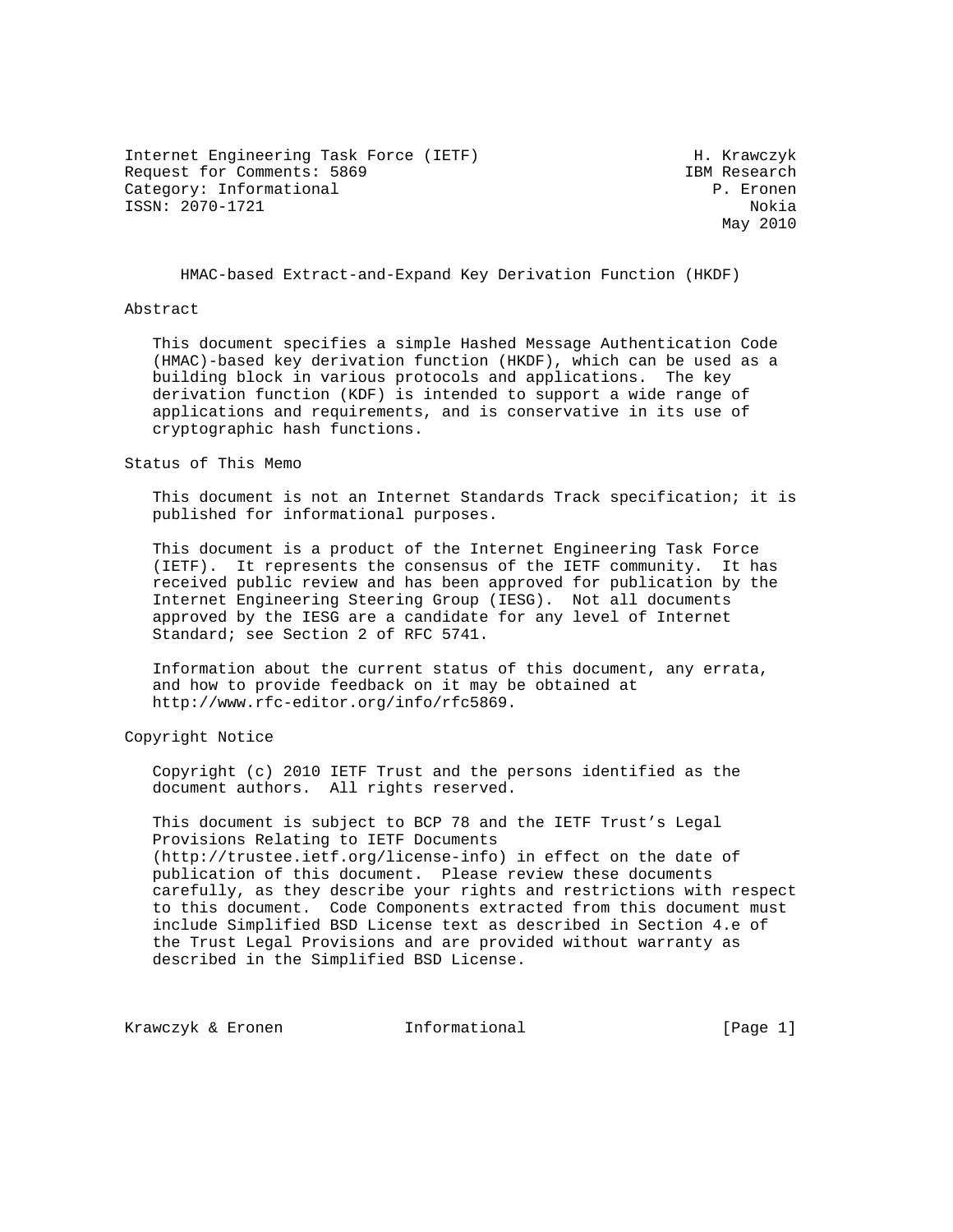# 1. Introduction

 A key derivation function (KDF) is a basic and essential component of cryptographic systems. Its goal is to take some source of initial keying material and derive from it one or more cryptographically strong secret keys.

 This document specifies a simple HMAC-based [HMAC] KDF, named HKDF, which can be used as a building block in various protocols and applications, and is already used in several IETF protocols, including [IKEv2], [PANA], and [EAP-AKA]. The purpose is to document this KDF in a general way to facilitate adoption in future protocols and applications, and to discourage the proliferation of multiple KDF mechanisms. It is not intended as a call to change existing protocols and does not change or update existing specifications using this KDF.

 HKDF follows the "extract-then-expand" paradigm, where the KDF logically consists of two modules. The first stage takes the input keying material and "extracts" from it a fixed-length pseudorandom key K. The second stage "expands" the key K into several additional pseudorandom keys (the output of the KDF).

 In many applications, the input keying material is not necessarily distributed uniformly, and the attacker may have some partial knowledge about it (for example, a Diffie-Hellman value computed by a key exchange protocol) or even partial control of it (as in some entropy-gathering applications). Thus, the goal of the "extract" stage is to "concentrate" the possibly dispersed entropy of the input keying material into a short, but cryptographically strong, pseudorandom key. In some applications, the input may already be a good pseudorandom key; in these cases, the "extract" stage is not necessary, and the "expand" part can be used alone.

 The second stage "expands" the pseudorandom key to the desired length; the number and lengths of the output keys depend on the specific cryptographic algorithms for which the keys are needed.

 Note that some existing KDF specifications, such as NIST Special Publication 800-56A [800-56A], NIST Special Publication 800-108 [800-108] and IEEE Standard 1363a-2004 [1363a], either only consider the second stage (expanding a pseudorandom key), or do not explicitly differentiate between the "extract" and "expand" stages, often resulting in design shortcomings. The goal of this specification is to accommodate a wide range of KDF requirements while minimizing the assumptions about the underlying hash function. The "extract-then expand" paradigm supports well this goal (see [HKDF-paper] for more information about the design rationale).

Krawczyk & Eronen **Informational Example 1** Page 2]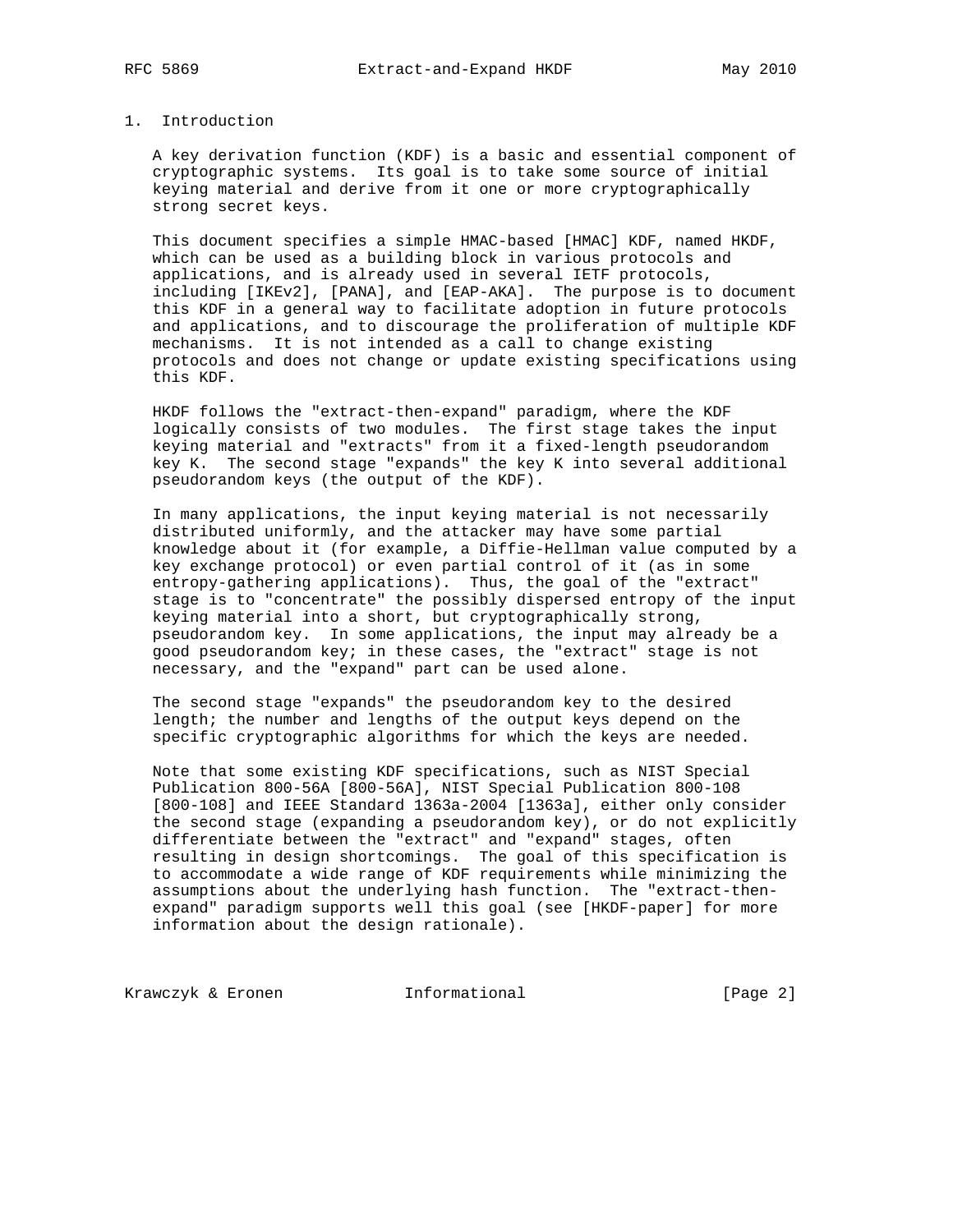2. HMAC-based Key Derivation Function (HKDF)

# 2.1. Notation

 HMAC-Hash denotes the HMAC function [HMAC] instantiated with hash function 'Hash'. HMAC always has two arguments: the first is a key and the second an input (or message). (Note that in the extract step, 'IKM' is used as the HMAC input, not as the HMAC key.)

 When the message is composed of several elements we use concatenation (denoted  $|$ ) in the second argument; for example, HMAC(K, elem1  $|$ elem2 | elem3).

 The key words "MUST", "MUST NOT", "REQUIRED", "SHALL", "SHALL NOT", "SHOULD", "SHOULD NOT", "RECOMMENDED", "MAY", and "OPTIONAL" in this document are to be interpreted as described in [KEYWORDS].

2.2. Step 1: Extract

HKDF-Extract(salt, IKM) -> PRK

Options:

 Hash a hash function; HashLen denotes the length of the hash function output in octets

Inputs:

| salt | optional salt value (a non-secret random value);         |
|------|----------------------------------------------------------|
|      | if not provided, it is set to a string of HashLen zeros. |
| IKM  | input keying material                                    |

Output:

PRK a pseudorandom key (of HashLen octets)

The output PRK is calculated as follows:

PRK = HMAC-Hash(salt, IKM)

## 2.3. Step 2: Expand

HKDF-Expand(PRK, info, L) -> OKM

Options:

 Hash a hash function; HashLen denotes the length of the hash function output in octets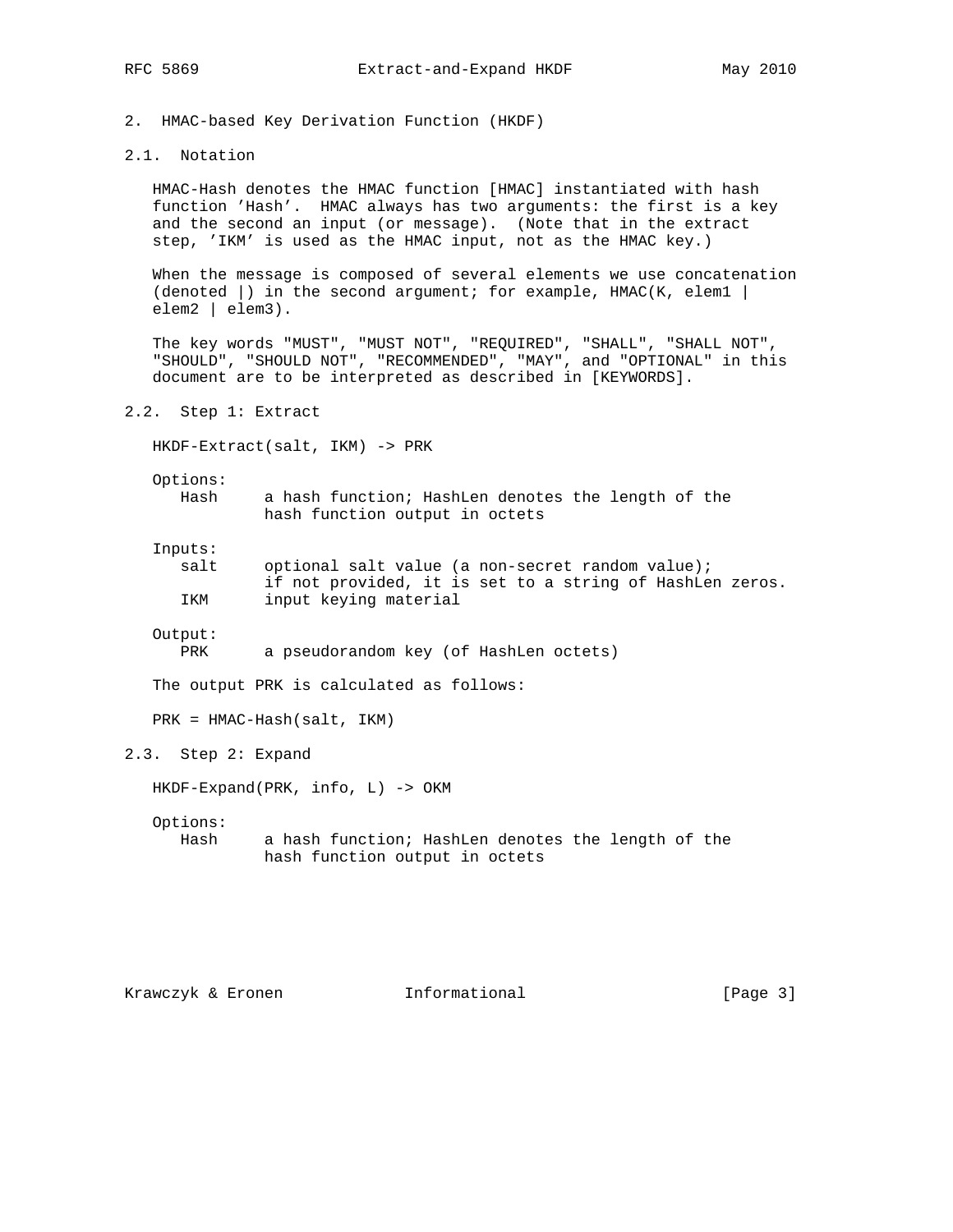Inputs: PRK a pseudorandom key of at least HashLen octets (usually, the output from the extract step) info optional context and application specific information (can be a zero-length string) L length of output keying material in octets (<= 255\*HashLen) Output: OKM output keying material (of L octets) The output OKM is calculated as follows:  $N = \text{ceil}(L/HashLen)$  $T = T(1) | T(2) | T(3) | ... | T(N)$  OKM = first L octets of T where: T(0) = empty string (zero length)  $T(1)$  = HMAC-Hash(PRK,  $T(0)$  | info | 0x01)  $T(2) = HMAC-Hash(PRK, T(1) | info | 0x02)$  $T(3)$  = HMAC-Hash(PRK,  $T(2)$  | info | 0x03) ... (where the constant concatenated to the end of each  $T(n)$  is a single octet.)

3. Notes to HKDF Users

 This section contains a set of guiding principles regarding the use of HKDF. A much more extensive account of such principles and design rationale can be found in [HKDF-paper].

3.1. To Salt or not to Salt

 HKDF is defined to operate with and without random salt. This is done to accommodate applications where a salt value is not available. We stress, however, that the use of salt adds significantly to the strength of HKDF, ensuring independence between different uses of the hash function, supporting "source-independent" extraction, and strengthening the analytical results that back the HKDF design.

 Random salt differs fundamentally from the initial keying material in two ways: it is non-secret and can be re-used. As such, salt values are available to many applications. For example, a pseudorandom number generator (PRNG) that continuously produces outputs by applying HKDF to renewable pools of entropy (e.g., sampled system events) can fix a salt value and use it for multiple applications of

Krawczyk & Eronen Informational [Page 4]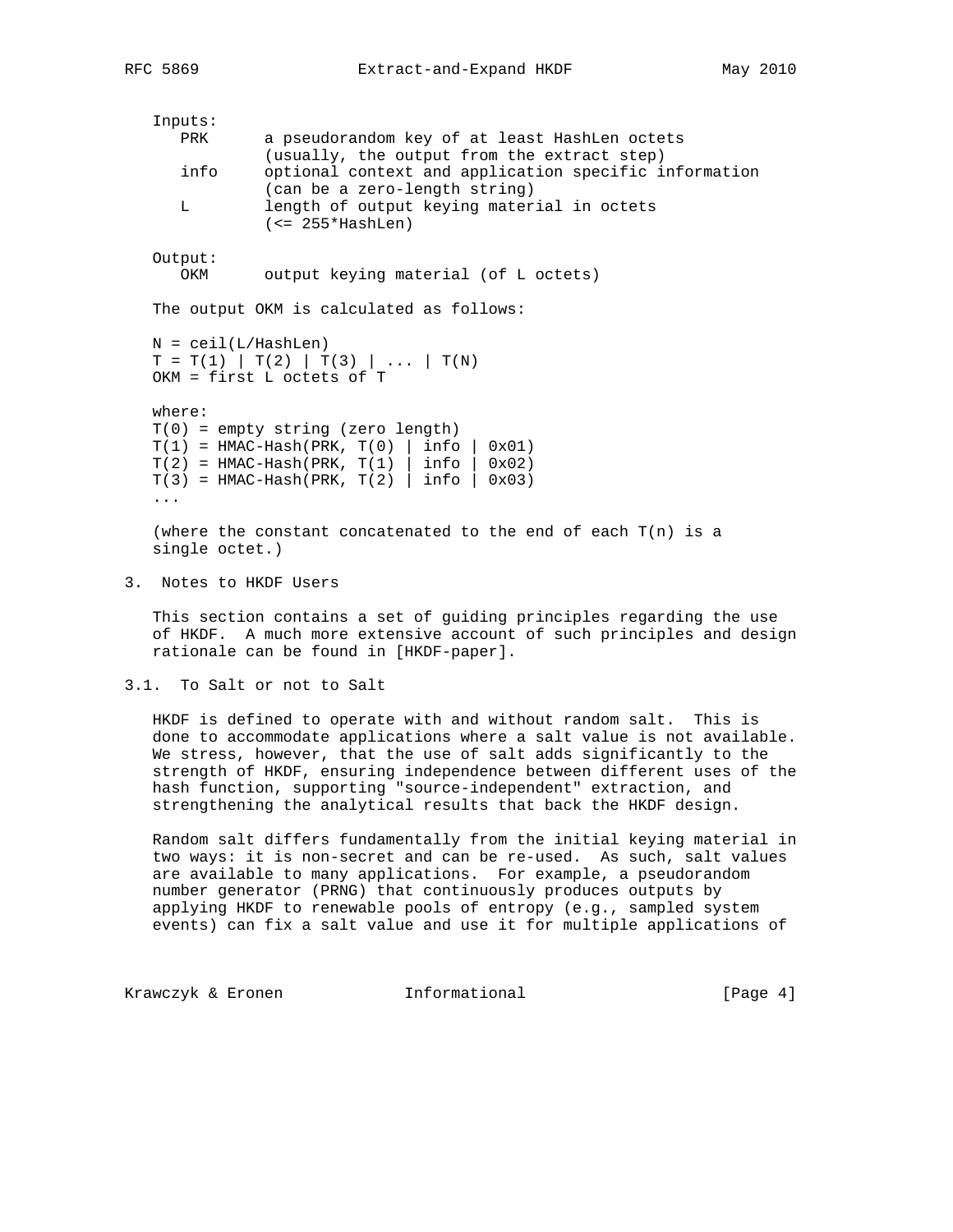HKDF without having to protect the secrecy of the salt. In a different application domain, a key agreement protocol deriving cryptographic keys from a Diffie-Hellman exchange can derive a salt value from public nonces exchanged and authenticated between communicating parties as part of the key agreement (this is the approach taken in [IKEv2]).

 Ideally, the salt value is a random (or pseudorandom) string of the length HashLen. Yet, even a salt value of less quality (shorter in size or with limited entropy) may still make a significant contribution to the security of the output keying material; designers of applications are therefore encouraged to provide salt values to HKDF if such values can be obtained by the application.

 It is worth noting that, while not the typical case, some applications may even have a secret salt value available for use; in such a case, HKDF provides an even stronger security guarantee. An example of such application is IKEv1 in its "public-key encryption mode", where the "salt" to the extractor is computed from nonces that are secret; similarly, the pre-shared mode of IKEv1 uses a secret salt derived from the pre-shared key.

### 3.2. The 'info' Input to HKDF

 While the 'info' value is optional in the definition of HKDF, it is often of great importance in applications. Its main objective is to bind the derived key material to application- and context-specific information. For example, 'info' may contain a protocol number, algorithm identifiers, user identities, etc. In particular, it may prevent the derivation of the same keying material for different contexts (when the same input key material (IKM) is used in such different contexts). It may also accommodate additional inputs to the key expansion part, if so desired (e.g., an application may want to bind the key material to its length L, thus making L part of the 'info' field). There is one technical requirement from 'info': it should be independent of the input key material value IKM.

## 3.3. To Skip or not to Skip

 In some applications, the input key material IKM may already be present as a cryptographically strong key (for example, the premaster secret in TLS RSA cipher suites would be a pseudorandom string, except for the first two octets). In this case, one can skip the extract part and use IKM directly to key HMAC in the expand step. On the other hand, applications may still use the extract part for the sake of compatibility with the general case. In particular, if IKM is random (or pseudorandom) but longer than an HMAC key, the extract step can serve to output a suitable HMAC key (in the case of HMAC

Krawczyk & Eronen Informational [Page 5]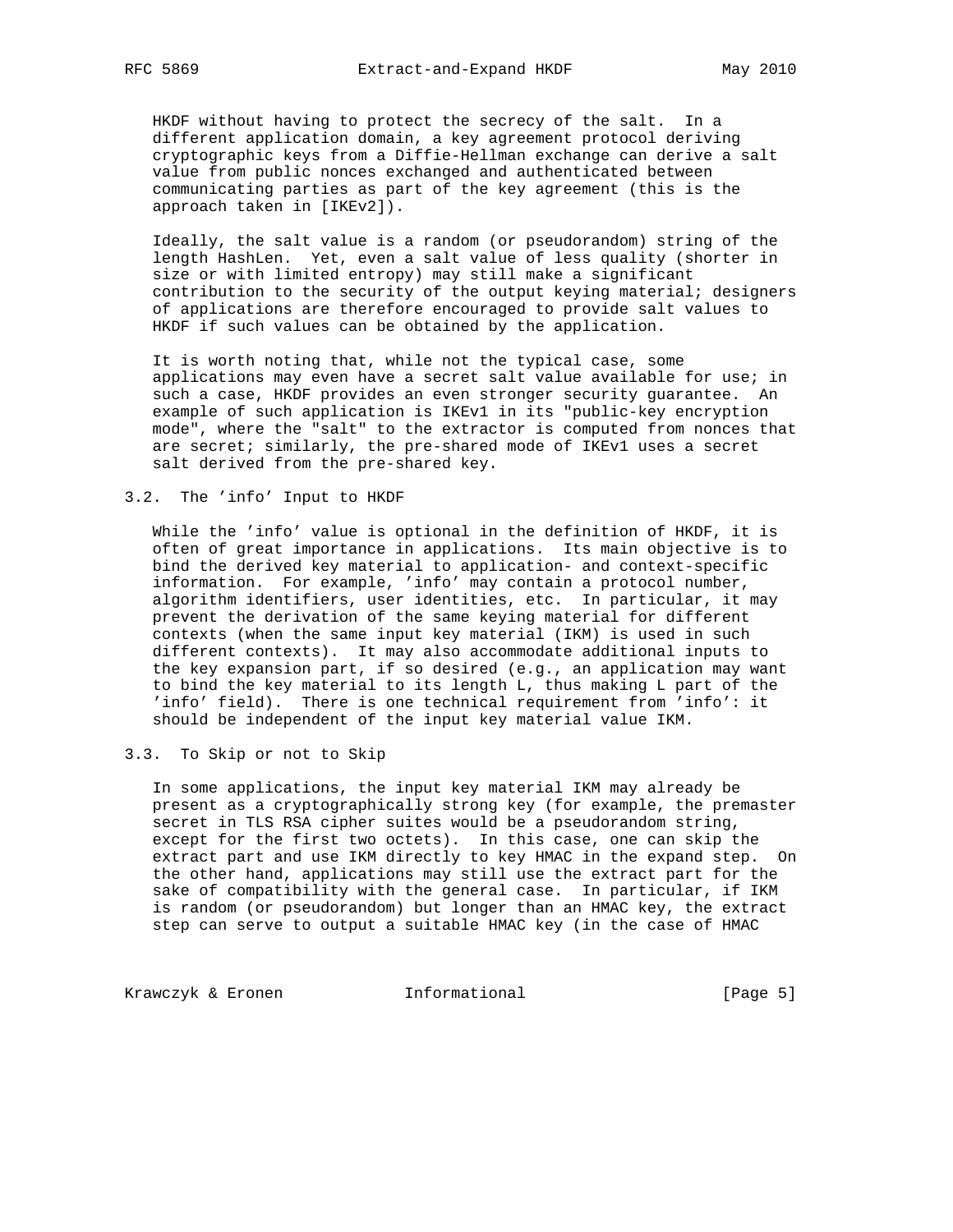this shortening via the extractor is not strictly necessary since HMAC is defined to work with long keys too). Note, however, that if the IKM is a Diffie-Hellman value, as in the case of TLS with Diffie- Hellman, then the extract part SHOULD NOT be skipped. Doing so would result in using the Diffie-Hellman value  $g^{(x)}$  itself (which is NOT a uniformly random or pseudorandom string) as the key PRK for HMAC. Instead, HKDF should apply the extract step to  $g^{\prime}$ {xy} (preferably with a salt value) and use the resultant PRK as a key to HMAC in the expansion part.

 In the case where the amount of required key bits, L, is no more than HashLen, one could use PRK directly as the OKM. This, however, is NOT RECOMMENDED, especially because it would omit the use of 'info' as part of the derivation process (and adding 'info' as an input to the extract step is not advisable -- see [HKDF-paper]).

### 3.4. The Role of Independence

 The analysis of key derivation functions assumes that the input keying material (IKM) comes from some source modeled as a probability distribution over bit streams of a certain length (e.g., streams produced by an entropy pool, values derived from Diffie-Hellman exponents chosen at random, etc.); each instance of IKM is a sample from that distribution. A major goal of key derivation functions is to ensure that, when applying the KDF to any two values IKM and IKM' sampled from the (same) source distribution, the resultant keys OKM and OKM' are essentially independent of each other (in a statistical or computational sense). To achieve this goal, it is important that inputs to KDF are selected from appropriate input distributions and also that inputs are chosen independently of each other (technically, it is necessary that each sample will have sufficient entropy, even when conditioned on other inputs to KDF).

 Independence is also an important aspect of the salt value provided to a KDF. While there is no need to keep the salt secret, and the same salt value can be used with multiple IKM values, it is assumed that salt values are independent of the input keying material. In particular, an application needs to make sure that salt values are not chosen or manipulated by an attacker. As an example, consider the case (as in IKE) where the salt is derived from nonces supplied by the parties in a key exchange protocol. Before the protocol can use such salt to derive keys, it needs to make sure that these nonces are authenticated as coming from the legitimate parties rather than selected by the attacker (in IKE, for example this authentication is an integral part of the authenticated Diffie-Hellman exchange).

Krawczyk & Eronen informational informational [Page 6]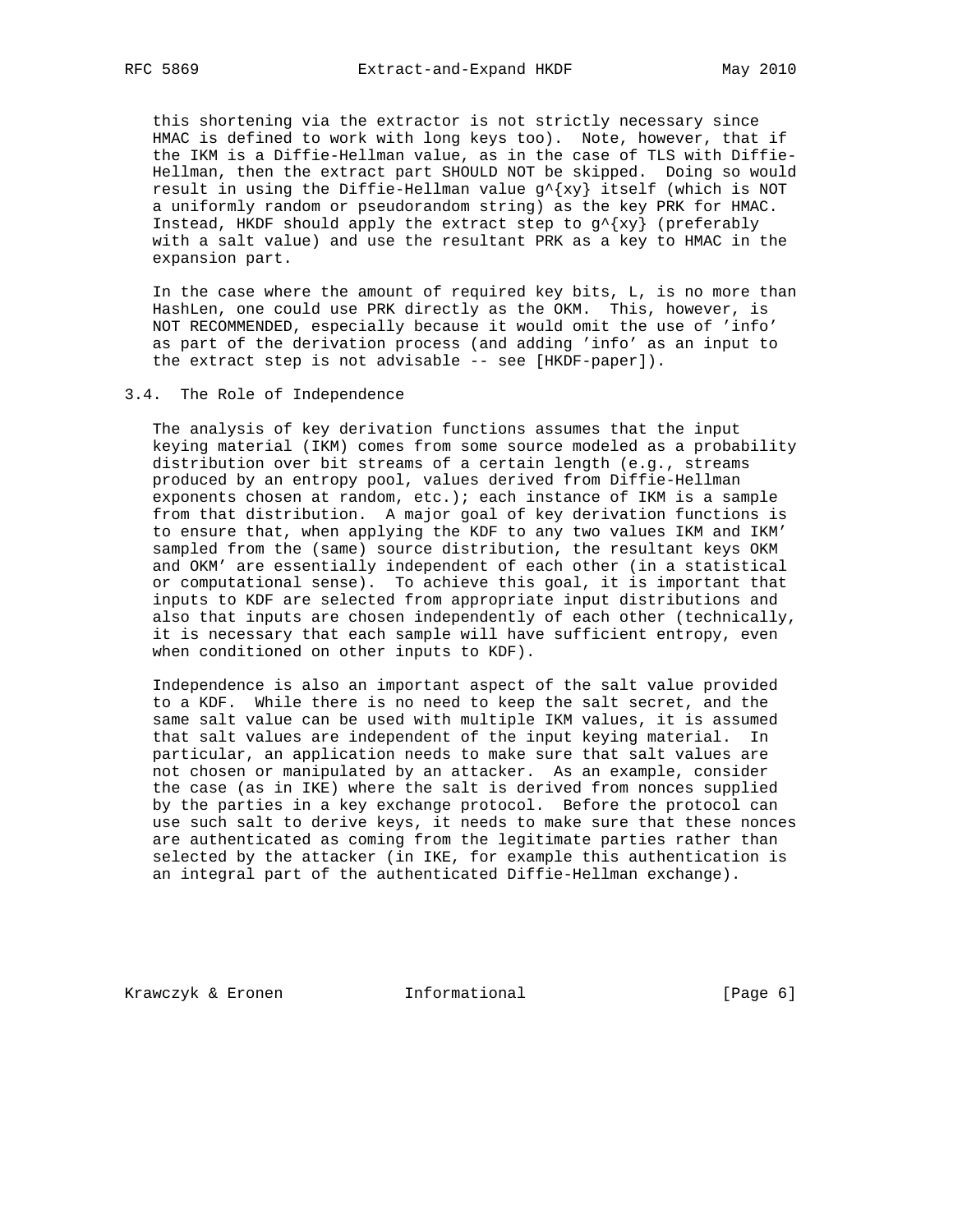### 4. Applications of HKDF

 HKDF is intended for use in a wide variety of KDF applications. These include the building of pseudorandom generators from imperfect sources of randomness (such as a physical random number generator (RNG)); the generation of pseudorandomness out of weak sources of randomness, such as entropy collected from system events, user's keystrokes, etc.; the derivation of cryptographic keys from a shared Diffie-Hellman value in a key-agreement protocol; derivation of symmetric keys from a hybrid public-key encryption scheme; key derivation for key-wrapping mechanisms; and more. All of these applications can benefit from the simplicity and multi-purpose nature of HKDF, as well as from its analytical foundation.

 On the other hand, it is anticipated that some applications will not be able to use HKDF "as-is" due to specific operational requirements, or will be able to use it but without the full benefits of the scheme. One significant example is the derivation of cryptographic keys from a source of low entropy, such as a user's password. The extract step in HKDF can concentrate existing entropy but cannot amplify entropy. In the case of password-based KDFs, a main goal is to slow down dictionary attacks using two ingredients: a salt value, and the intentional slowing of the key derivation computation. HKDF naturally accommodates the use of salt; however, a slowing down mechanism is not part of this specification. Applications interested in a password-based KDF should consider whether, for example, [PKCS5] meets their needs better than HKDF.

5. Security Considerations

 In spite of the simplicity of HKDF, there are many security considerations that have been taken into account in the design and analysis of this construction. An exposition of all of these aspects is beyond the scope of this document. Please refer to [HKDF-paper] for detailed information, including rationale for the design and for the guidelines presented in Section 3.

 A major effort has been made in the above paper [HKDF-paper] to provide a cryptographic analysis of HKDF as a multi-purpose KDF that exercises much care in the way it utilizes cryptographic hash functions. This is particularly important due to the limited confidence we have in the strength of current hash functions. This analysis, however, does not imply the absolute security of any scheme, and it depends heavily on the strength of the underlying hash function and on modeling choices. Yet, it serves as a strong indication of the correct structure of the HKDF design and its advantages over other common KDF schemes.

Krawczyk & Eronen Informational [Page 7]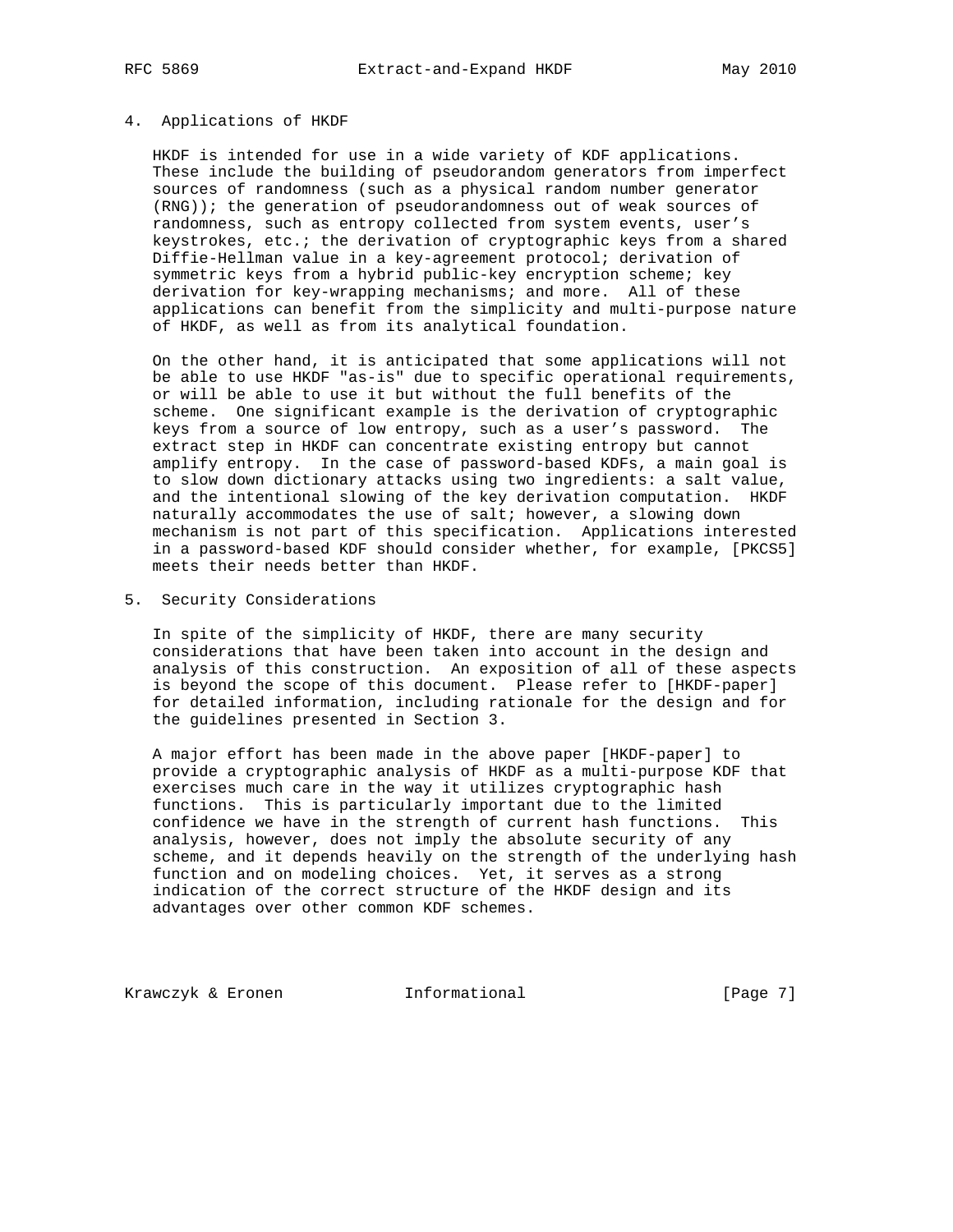6. Acknowledgments

 The authors would like to thank members of the CFRG (Crypto Forum Research Group) list for their useful comments, and to Dan Harkins for providing test vectors.

- 7. References
- 7.1. Normative References
	- [HMAC] Krawczyk, H., Bellare, M., and R. Canetti, "HMAC: Keyed- Hashing for Message Authentication", RFC 2104, February 1997.
	- [KEYWORDS] Bradner, S., "Key words for use in RFCs to Indicate Requirement Levels", BCP 14, RFC 2119, March 1997.
	- [SHS] National Institute of Standards and Technology, "Secure Hash Standard", FIPS PUB 180-3, October 2008.

### 7.2. Informative References

- [1363a] Institute of Electrical and Electronics Engineers, "IEEE Standard Specifications for Public-Key Cryptography - Amendment 1: Additional Techniques", IEEE Std 1363a-2004, 2004.
- [800-108] National Institute of Standards and Technology, "Recommendation for Key Derivation Using Pseudorandom Functions", NIST Special Publication 800-108, November 2008.
- [800-56A] National Institute of Standards and Technology, "Recommendation for Pair-Wise Key Establishment Schemes Using Discrete Logarithm Cryptography (Revised)", NIST Special Publication 800-56A, March 2007.
- [EAP-AKA] Arkko, J., Lehtovirta, V., and P. Eronen, "Improved Extensible Authentication Protocol Method for 3rd Generation Authentication and Key Agreement (EAP-AKA')", RFC 5448, May 2009.
- [HKDF-paper] Krawczyk, H., "Cryptographic Extraction and Key Derivation: The HKDF Scheme", Proceedings of CRYPTO 2010 (to appear), 2010, <http://eprint.iacr.org/2010/264>.
- [IKEv2] Kaufman, C., Ed., "Internet Key Exchange (IKEv2) Protocol", RFC 4306, December 2005.

| Krawczyk & Eronen | Informational | [Page 8] |
|-------------------|---------------|----------|
|-------------------|---------------|----------|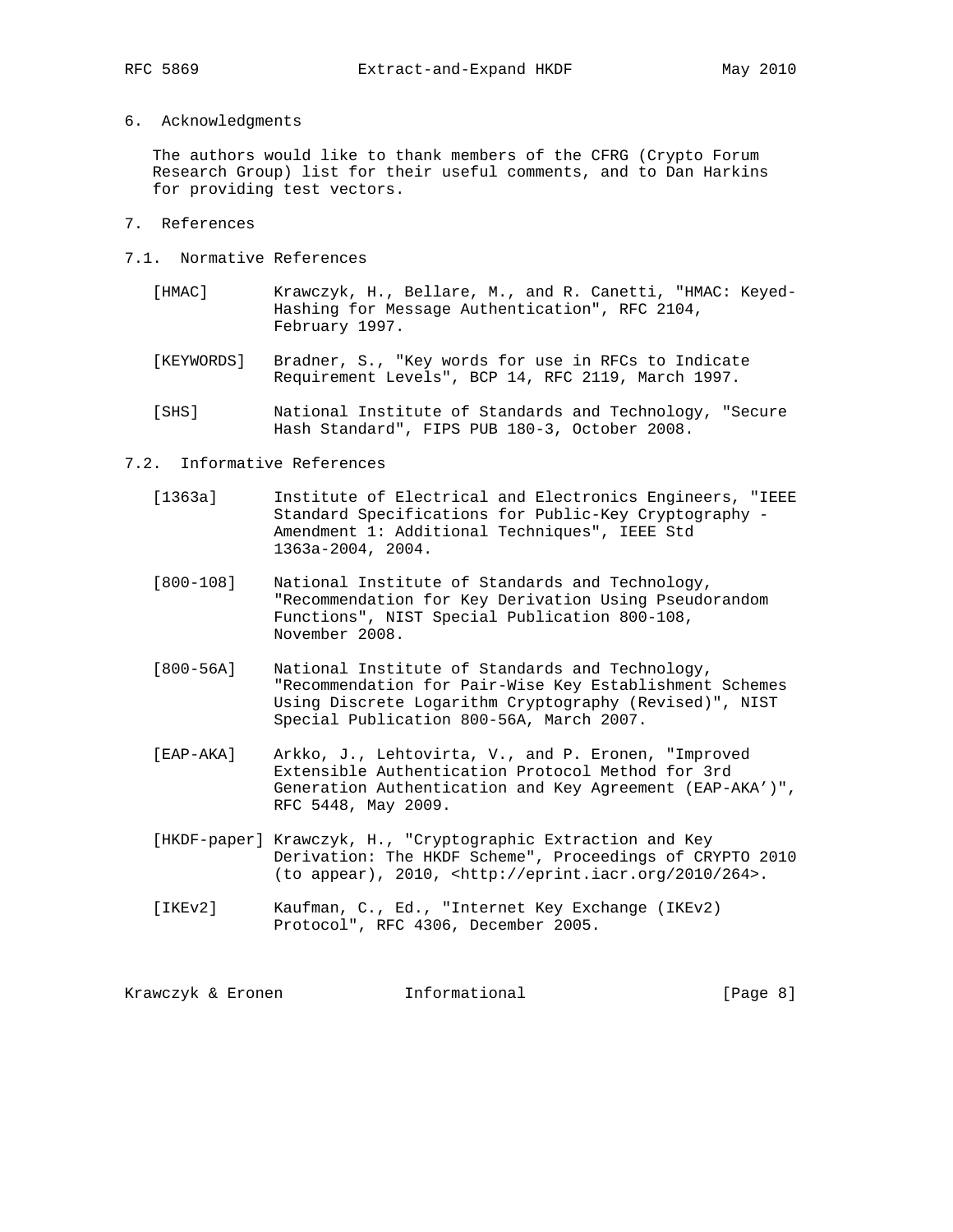- [PANA] Forsberg, D., Ohba, Y., Ed., Patil, B., Tschofenig, H., and A. Yegin, "Protocol for Carrying Authentication for Network Access (PANA)", RFC 5191, May 2008.
	- [PKCS5] Kaliski, B., "PKCS #5: Password-Based Cryptography Specification Version 2.0", RFC 2898, September 2000.

Krawczyk & Eronen 1nformational (Page 9)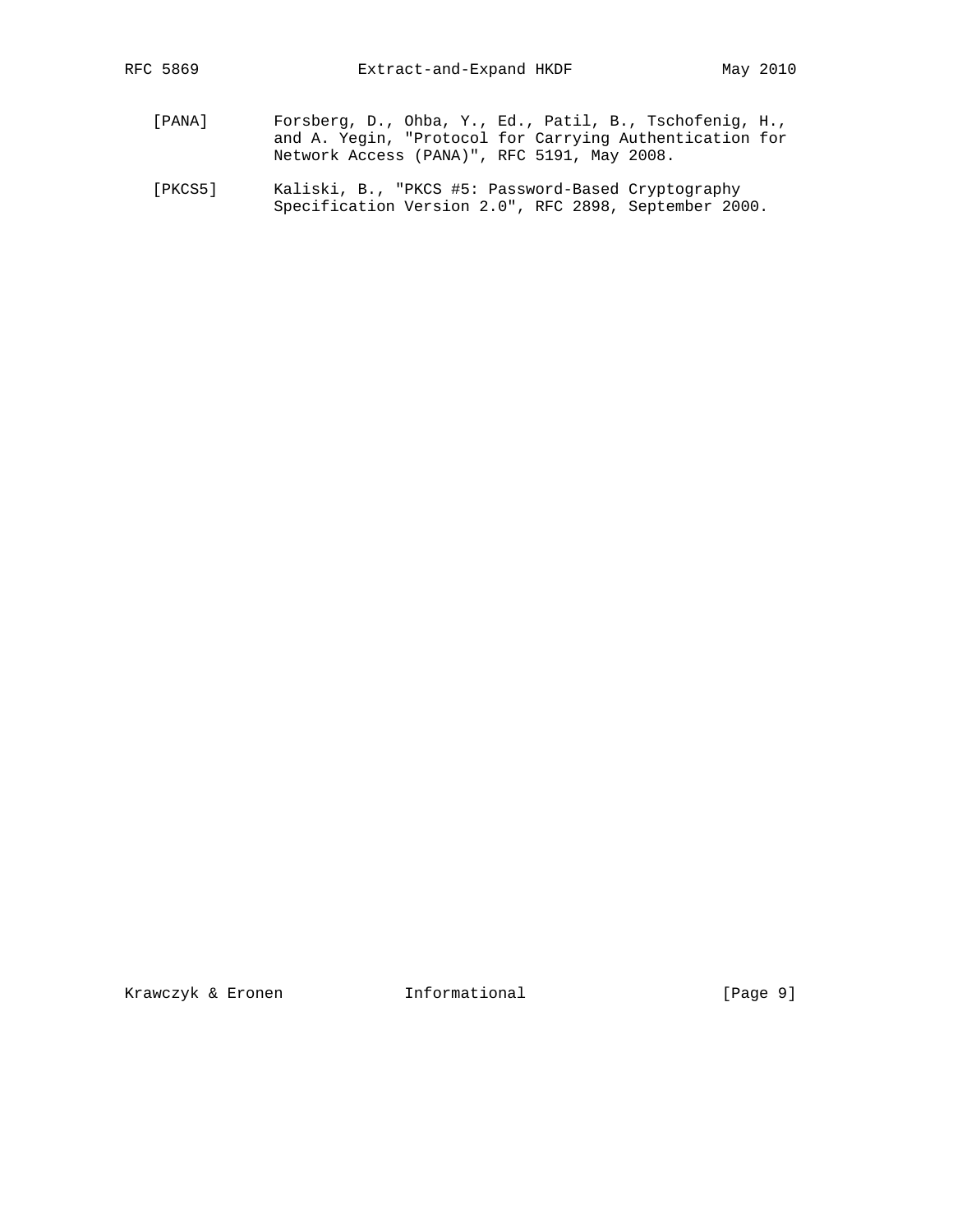Appendix A. Test Vectors

 This appendix provides test vectors for SHA-256 and SHA-1 hash functions [SHS].

A.1. Test Case 1

Basic test case with SHA-256

 $Hash = SHA-256$  IKM = 0x0b0b0b0b0b0b0b0b0b0b0b0b0b0b0b0b0b0b0b0b0b0b (22 octets) salt = 0x000102030405060708090a0b0c (13 octets) info = 0xf0f1f2f3f4f5f6f7f8f9 (10 octets)  $L = 42$  PRK = 0x077709362c2e32df0ddc3f0dc47bba63 90b6c73bb50f9c3122ec844ad7c2b3e5 (32 octets) OKM = 0x3cb25f25faacd57a90434f64d0362f2a 2d2d0a90cf1a5a4c5db02d56ecc4c5bf 34007208d5b887185865 (42 octets)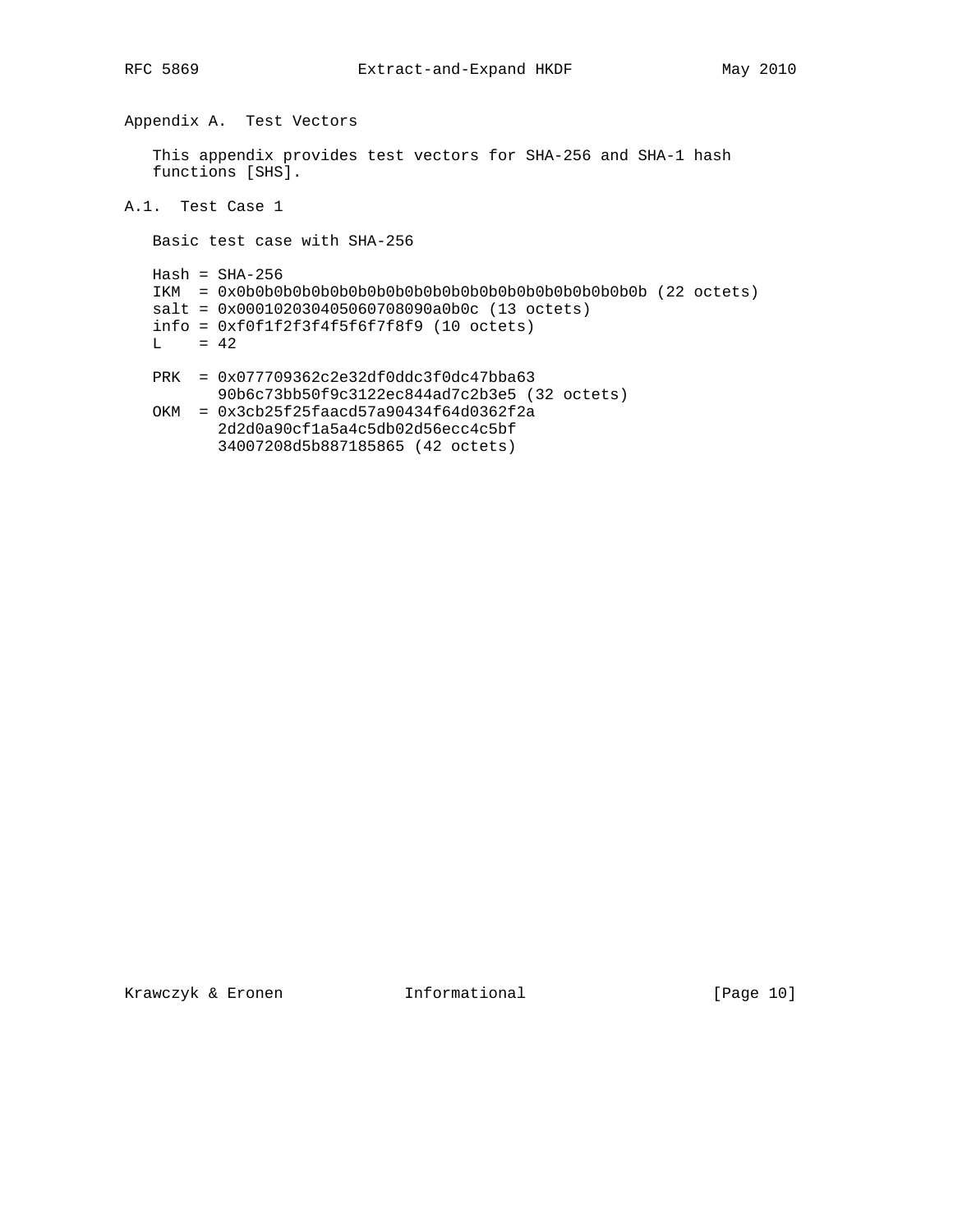A.2. Test Case 2

Test with SHA-256 and longer inputs/outputs

|     | $Hash = SHA-256$                               |
|-----|------------------------------------------------|
| TKM | $= 0x000102030405060708090a0b0c0d0e0f$         |
|     | 101112131415161718191a1b1c1d1e1f               |
|     | 202122232425262728292a2b2c2d2e2f               |
|     | 303132333435363738393a3b3c3d3e3f               |
|     | 404142434445464748494a4b4c4d4e4f (80 octets)   |
|     | $salt = 0x606162636465666768696a6b6c6d6ef$     |
|     | 707172737475767778797a7b7c7d7e7f               |
|     | 808182838485868788898a8b8c8d8e8f               |
|     | 909192939495969798999a9b9c9d9e9f               |
|     | a0ala2a3a4a5a6a7a8a9aaabacadaeaf (80 octets)   |
|     | $info = 0xb0b1b2b3b4b5b6b7b8b9babbbcbdbebf$    |
|     | c0c1c2c3c4c5c6c7c8c9cacbcccdcecf               |
|     | d0d1d2d3d4d5d6d7d8d9dadbdcdddedf               |
|     | e0e1e2e3e4e5e6e7e8e9eaebecedeeef               |
|     | f0f1f2f3f4f5f6f7f8f9fafbfcfdfeff (80 octets)   |
| т.  | $= 82$                                         |
|     |                                                |
| PRK | $= 0x06a6b88c5853361a06104c9ceb35b45c$         |
|     | $ef760014904671014a193f40c15fc244$ (32 octets) |
| OKM | $= 0xb11e398dc80327a1c8e7f78c596a4934$         |
|     | 4f012eda2d4efad8a050cc4c19afa97c               |
|     | 59045a99cac7827271cb41c65e590e09               |
|     | da3275600c2f09b8367793a9aca3db71               |
|     |                                                |

## A.3. Test Case 3

Test with SHA-256 and zero-length salt/info

cc30c58179ec3e87c14c01d5c1f3434f

1d87 (82 octets)

```
Hash = SHA-256 IKM = 0x0b0b0b0b0b0b0b0b0b0b0b0b0b0b0b0b0b0b0b0b0b0b (22 octets)
salt = (0 octets) info = (0 octets)
L = 42 PRK = 0x19ef24a32c717b167f33a91d6f648bdf
       96596776afdb6377ac434c1c293ccb04 (32 octets)
 OKM = 0x8da4e775a563c18f715f802a063c5a31
      b8a11f5c5ee1879ec3454e5f3c738d2d
       9d201395faa4b61a96c8 (42 octets)
```
Krawczyk & Eronen Informational [Page 11]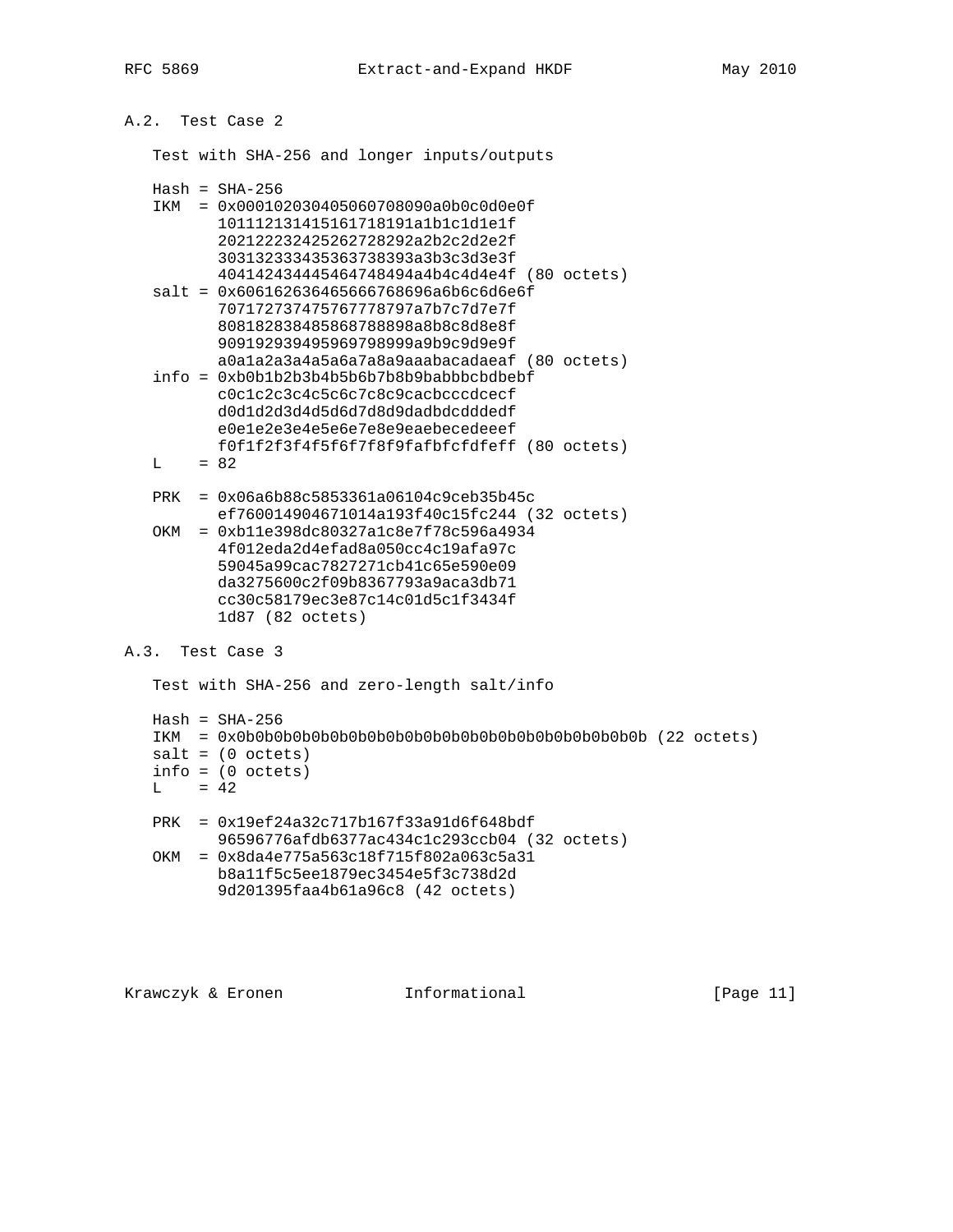A.4. Test Case 4 Basic test case with SHA-1  $Hash = SHA-1$  IKM = 0x0b0b0b0b0b0b0b0b0b0b0b (11 octets) salt = 0x000102030405060708090a0b0c (13 octets) info = 0xf0f1f2f3f4f5f6f7f8f9 (10 octets)  $L = 42$  PRK = 0x9b6c18c432a7bf8f0e71c8eb88f4b30baa2ba243 (20 octets) OKM = 0x085a01ea1b10f36933068b56efa5ad81 a4f14b822f5b091568a9cdd4f155fda2 c22e422478d305f3f896 (42 octets) A.5. Test Case 5 Test with SHA-1 and longer inputs/outputs  $Hash = SHA-1$  IKM = 0x000102030405060708090a0b0c0d0e0f 101112131415161718191a1b1c1d1e1f 202122232425262728292a2b2c2d2e2f 303132333435363738393a3b3c3d3e3f 404142434445464748494a4b4c4d4e4f (80 octets) salt = 0x606162636465666768696a6b6c6d6e6f 707172737475767778797a7b7c7d7e7f 808182838485868788898a8b8c8d8e8f 909192939495969798999a9b9c9d9e9f a0a1a2a3a4a5a6a7a8a9aaabacadaeaf (80 octets) info = 0xb0b1b2b3b4b5b6b7b8b9babbbcbdbebf c0c1c2c3c4c5c6c7c8c9cacbcccdcecf d0d1d2d3d4d5d6d7d8d9dadbdcdddedf e0e1e2e3e4e5e6e7e8e9eaebecedeeef f0f1f2f3f4f5f6f7f8f9fafbfcfdfeff (80 octets)  $L = 82$  PRK = 0x8adae09a2a307059478d309b26c4115a224cfaf6 (20 octets) OKM = 0x0bd770a74d1160f7c9f12cd5912a06eb ff6adcae899d92191fe4305673ba2ffe 8fa3f1a4e5ad79f3f334b3b202b2173c 486ea37ce3d397ed034c7f9dfeb15c5e 927336d0441f4c4300e2cff0d0900b52 d3b4 (82 octets)

Krawczyk & Eronen 1nformational [Page 12]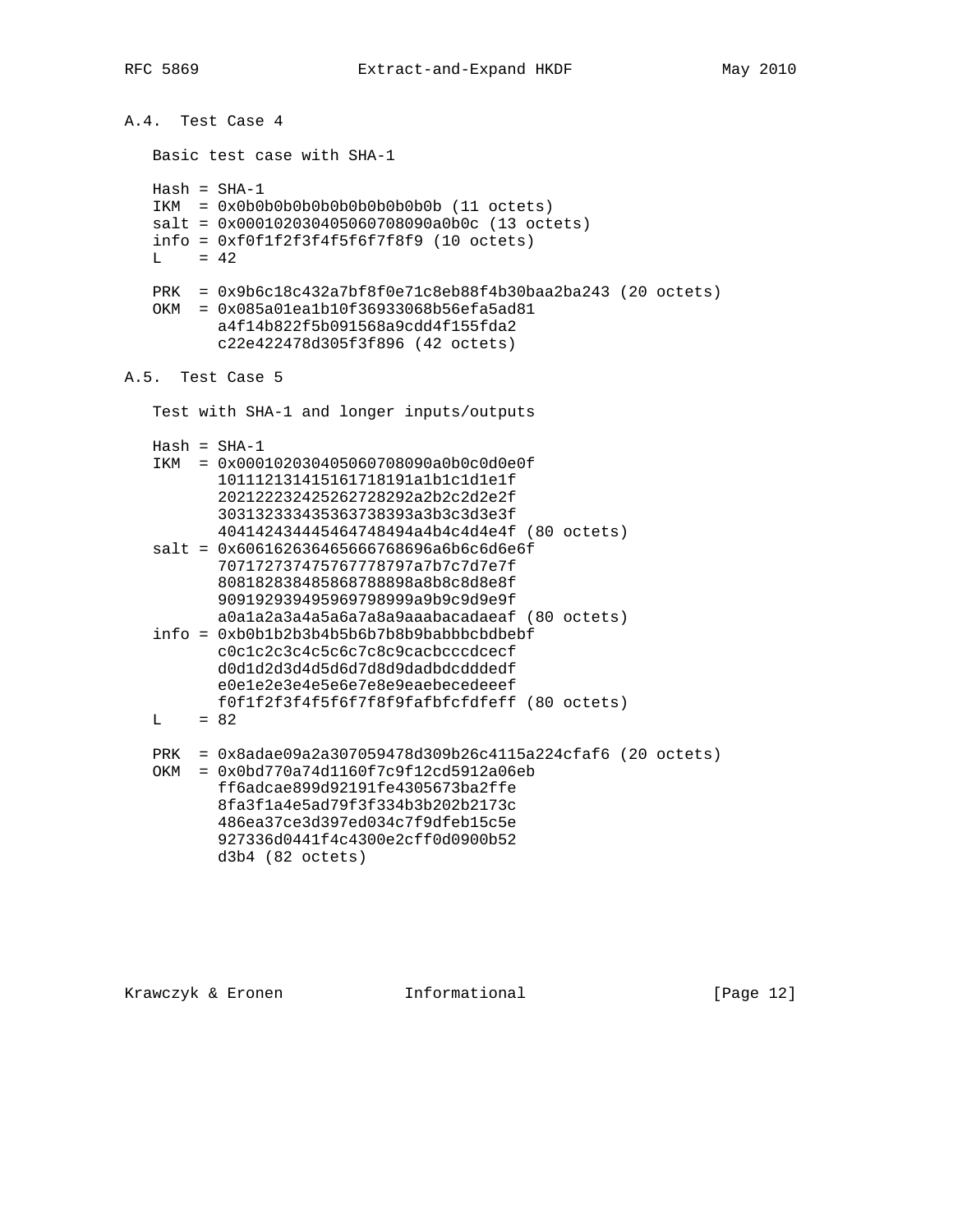```
A.6. Test Case 6
    Test with SHA-1 and zero-length salt/info
  Hash = SHA-1 IKM = 0x0b0b0b0b0b0b0b0b0b0b0b0b0b0b0b0b0b0b0b0b0b0b (22 octets)
   salt = (0 octets)info = (0 octets)L = 42 PRK = 0xda8c8a73c7fa77288ec6f5e7c297786aa0d32d01 (20 octets)
   OKM = 0x0ac1af7002b3d761d1e55298da9d0506
          b9ae52057220a306e07b6b87e8df21d0
           ea00033de03984d34918 (42 octets)
A.7. Test Case 7
   Test with SHA-1, salt not provided (defaults to HashLen zero octets),
    zero-length info
  Hash = SHA-1 IKM = 0x0c0c0c0c0c0c0c0c0c0c0c0c0c0c0c0c0c0c0c0c0c0c (22 octets)
   salt = not provided (defaults to HashLen zero octets)
  info = (0 octets)L = 42 PRK = 0x2adccada18779e7c2077ad2eb19d3f3e731385dd (20 octets)
    OKM = 0x2c91117204d745f3500d636a62f64f0a
          b3bae548aa53d423b0d1f27ebba6f5e5
          673a081d70cce7acfc48 (42 octets)
```